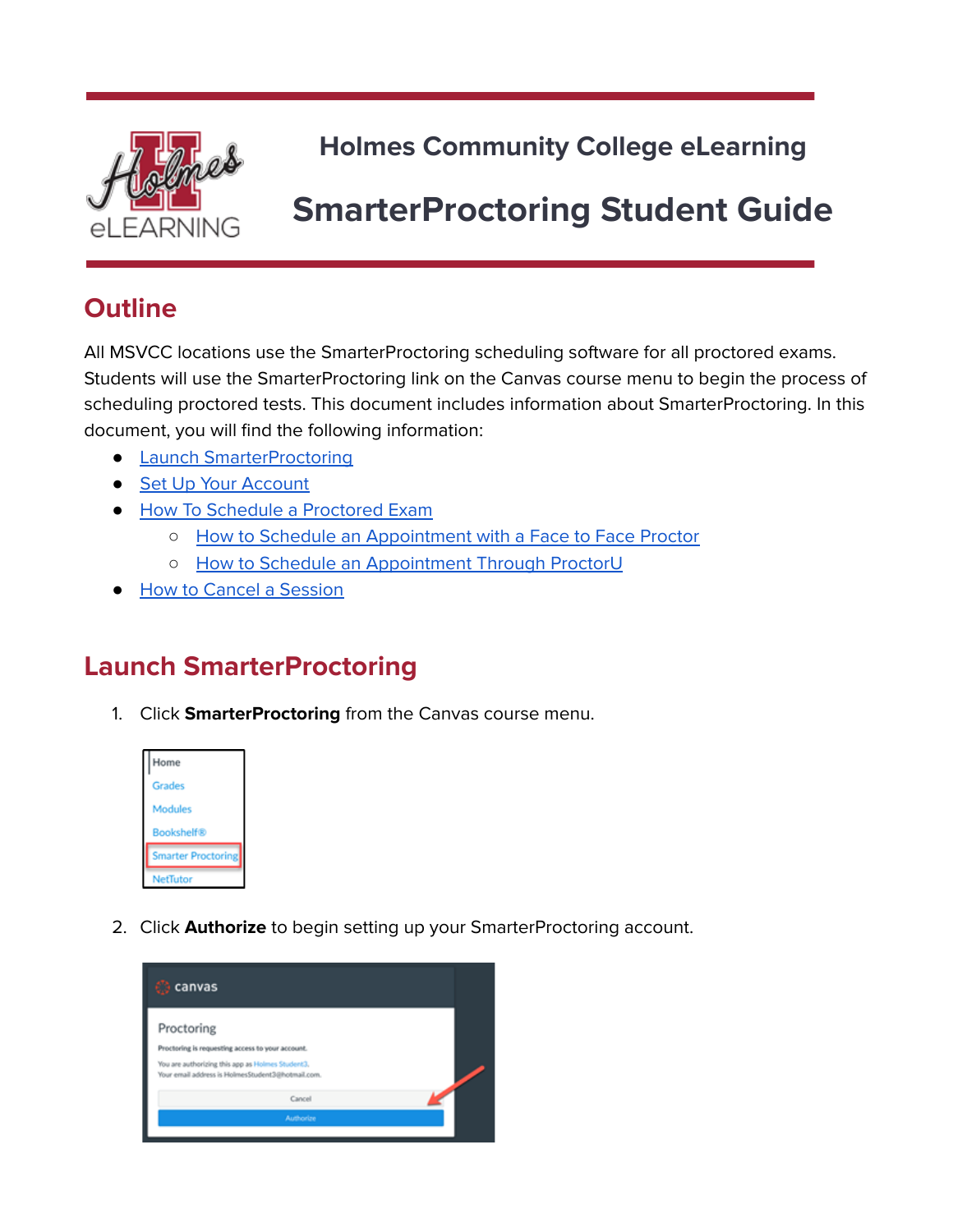3. Agree to the different **Terms of Use** to begin setting up your SmarterProctoring account.



4. Click **Submit** to begin setting up your account.

#### <span id="page-1-0"></span>**Set Up Your Account**

To begin, you will be required to complete your account registration. You will only complete this on your first login to SmarterProctoring.



- A. Your name will be automatically added from Canvas.
- B. Enter your **Holmes student email** address.
- C. Enter at least **one phone number**. This number will be used to contact you in case of an issue the day of your scheduled exam.
- D. Check the **time zone** and make sure it is correct for you.

| General Settings    |                              |                                                                                                        |
|---------------------|------------------------------|--------------------------------------------------------------------------------------------------------|
|                     | marked with an asterisk (*). | In order to provide you with accurate information, please fill out the form below. Required fields are |
| First Name*         |                              | Last Name*                                                                                             |
| Holmes              |                              | Student3                                                                                               |
| you@example.com     |                              |                                                                                                        |
| Home Phone Number   |                              |                                                                                                        |
|                     | Home Phone Number            |                                                                                                        |
| Mobile Phone Number |                              |                                                                                                        |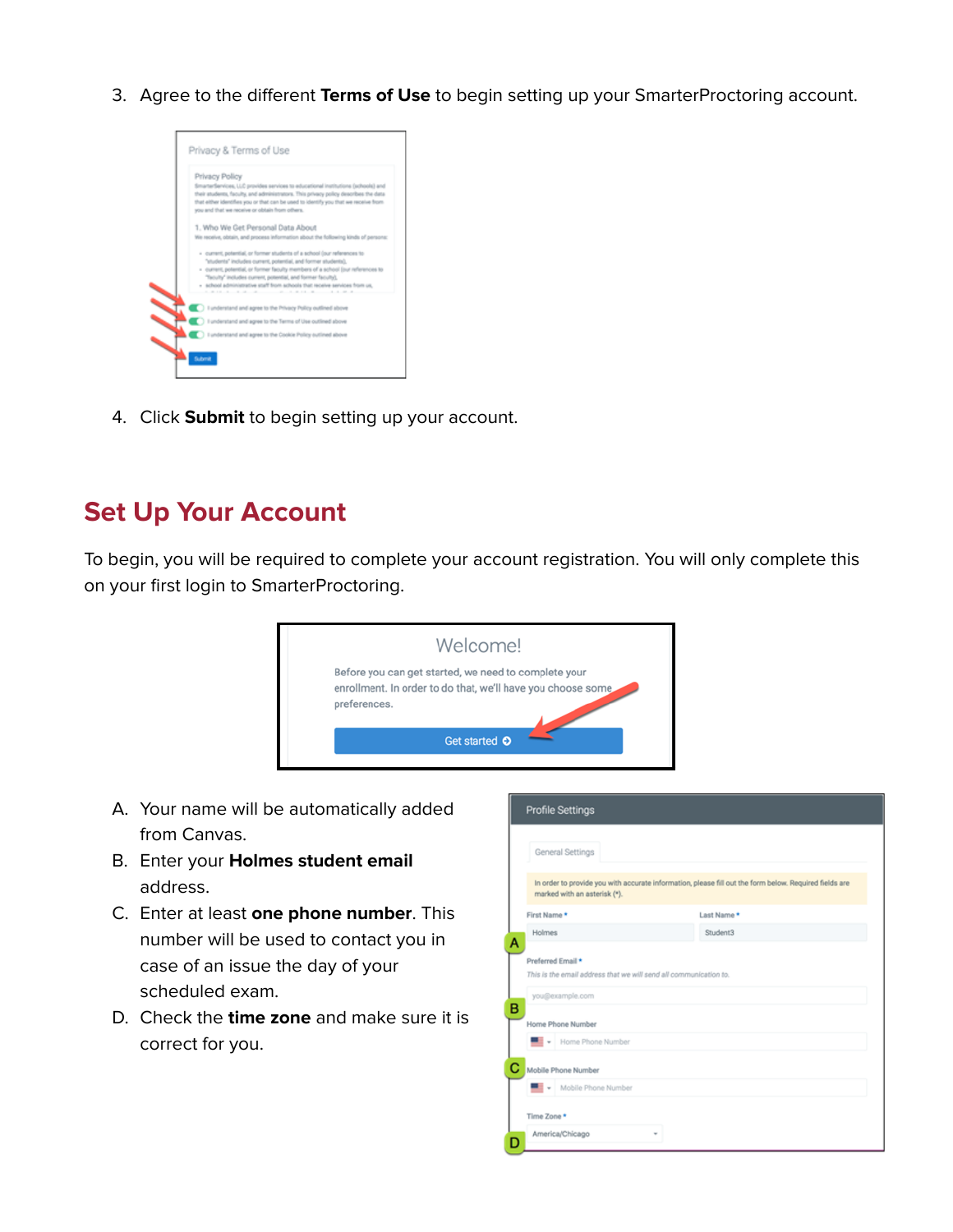- E. Double check the **currency** selected. This will be used for any Virtual Proctoring Fees.
- F. Enter your **zip code** or **city and state**. This will be used to make sure the proctoring locations closest to you appear first in the proctored location list.
- G. Click **Save** when done.

|   | America/Chicago                                                                                                                                                                                           |
|---|-----------------------------------------------------------------------------------------------------------------------------------------------------------------------------------------------------------|
|   | Default Currency *                                                                                                                                                                                        |
|   | US Dollar                                                                                                                                                                                                 |
| Е |                                                                                                                                                                                                           |
|   | Providing your location helps us show the proctors closest to you. The more precise you are with your<br>location, the more accurate your proctor results will be. At a minimum, you must provide a city. |
|   | Location *                                                                                                                                                                                                |
|   | Enter a location                                                                                                                                                                                          |
|   |                                                                                                                                                                                                           |
|   | Please search for a location using the field above                                                                                                                                                        |
|   | You can search for full address, city, zip/postal code, or institution name.                                                                                                                              |
|   |                                                                                                                                                                                                           |
|   |                                                                                                                                                                                                           |
|   |                                                                                                                                                                                                           |
|   |                                                                                                                                                                                                           |
|   |                                                                                                                                                                                                           |
|   | Save                                                                                                                                                                                                      |

## <span id="page-2-0"></span>**How to Schedule a Proctored Exam**

- 1. Click **SmarterProctoring** from the Canvas course menu.
- 2. Find the exam that you need to schedule a proctor for and click **Choose a Proctor**.



- 3. You will have two options for proctoring your exam:
	- a. **Face to Face Proctor** (Free MSVCC Locations): Proctoring at a Mississippi Community College proctor lab, including Holmes. View the **How to [Schedule](#page-3-0) an [Appointment](#page-3-0) with a Face to Face [Proctor](#page-3-0)** section.
	- b. **Live Online Virtual Proctoring** through ProctorU. View the **How to [Schedule](#page-5-0) an [Appointment](#page-5-0) Through ProctorU** section.

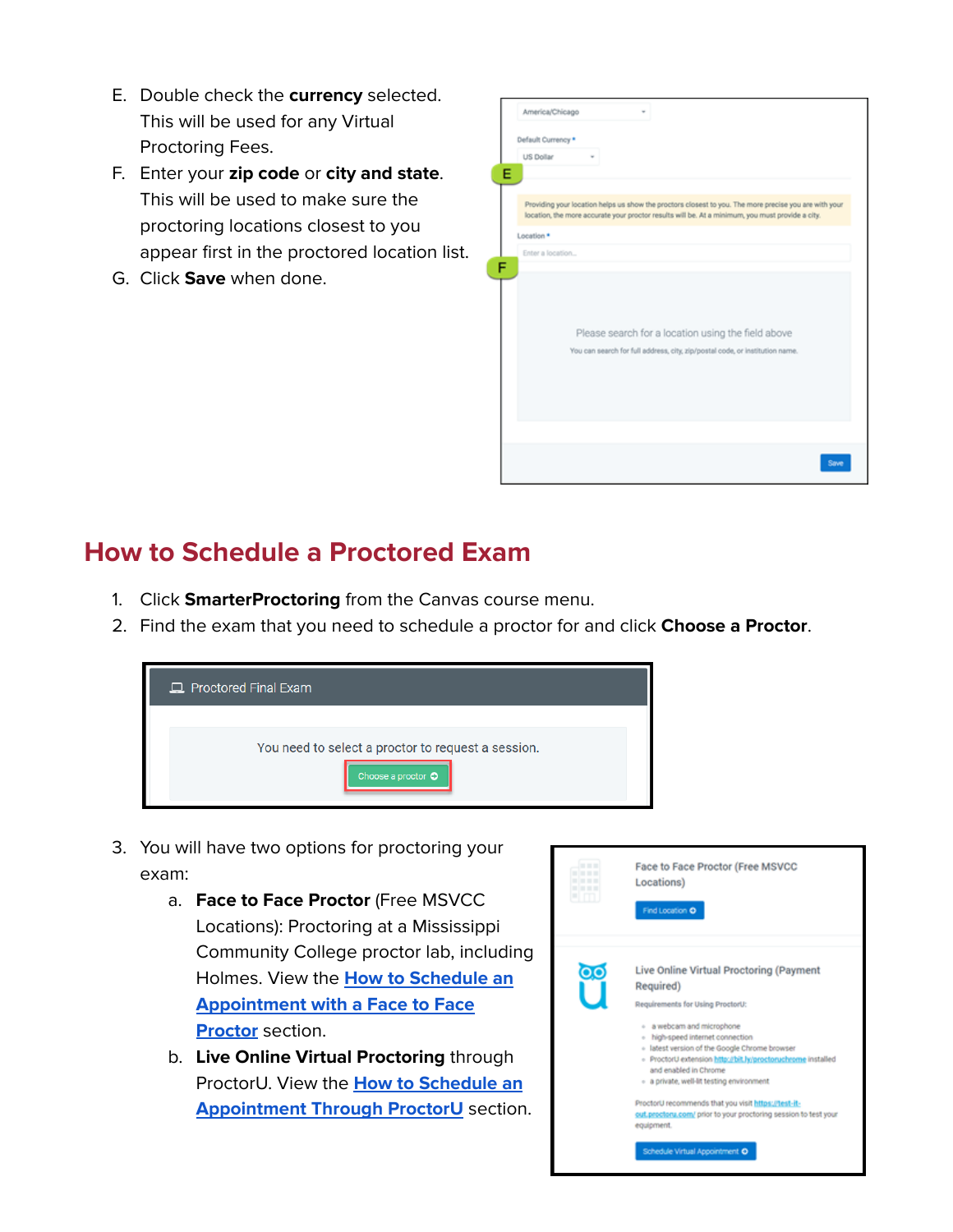#### <span id="page-3-0"></span>**How to Schedule an Appointment With a Face to Face Proctor**

- 1. Follow the steps in the **How to Schedule a [Proctored](#page-2-0) Exam** section.
- 2. Click **Find Locations** under **Face to Face Proctor (Free MSVCC Locations)** to take your exam at a proctored test location at a Mississippi Community College, including Holmes.



3. To select a testing center, click **Request Session** next to the location of your choice under **Results**.

| း စ                                                                                                                             |                                                                                                                   | <b>III</b> My Exams                                                          | <b>⊡</b> Messages      | <b>ID</b> Holmes -      | <b>Q</b> Help |
|---------------------------------------------------------------------------------------------------------------------------------|-------------------------------------------------------------------------------------------------------------------|------------------------------------------------------------------------------|------------------------|-------------------------|---------------|
| Locate a Proctor                                                                                                                |                                                                                                                   |                                                                              |                        |                         |               |
| Filter:<br>Distance v<br>Only show approved proctors                                                                            |                                                                                                                   |                                                                              |                        | <b>Reset filters</b>    |               |
| 46 results                                                                                                                      |                                                                                                                   |                                                                              |                        | Distance -<br>Sort by:  |               |
| Holmes Community College<br>HOLMES - RIDGELAND - RIDGELAND HALL<br>1 miles<br><b>ADN</b> "                                      |                                                                                                                   |                                                                              | z                      | FREE<br>Request session |               |
| LOCATION<br>Ridgeland Hall Room 209 412 W. Ridgeland<br>Avenue<br>Ridgeland, MS 39157<br>Location Type<br><b>Testing Center</b> | <b>FEATURES</b><br>Computer ↓<br>Copier<br>Elevator ✔<br>Alternative-Keyboards<br>Screen-Reader<br>Text-to-Speech | Printer V<br>Fax<br>Wheelphair Ramp<br>Screen-Enlarger<br>Speech-Recognition | Distraction-free-rooms |                         |               |

4. Click **Continue** at the bottom of the **RegisterBlast** pop-up window.

| Schedule with RegisterBlast                                                                                                                                                                                                             |  |
|-----------------------------------------------------------------------------------------------------------------------------------------------------------------------------------------------------------------------------------------|--|
| RegisterBlast                                                                                                                                                                                                                           |  |
| Your school uses RegisterBlast <sup>ra</sup> to schedule exam sessions. RegisterBlast manages<br>all aspects of the session registration process.                                                                                       |  |
| Next Steps                                                                                                                                                                                                                              |  |
| 1. You will be sent to your school's scheduling site to find session times and<br>complete your scheduling.                                                                                                                             |  |
| You can cancel this process at any time to return to SmarterProctoring.<br>2. Once you have finished scheduling your session, you will be returned to<br>SmarterProctoring. Your instructor will be notified of your scheduled session. |  |
| Continue O                                                                                                                                                                                                                              |  |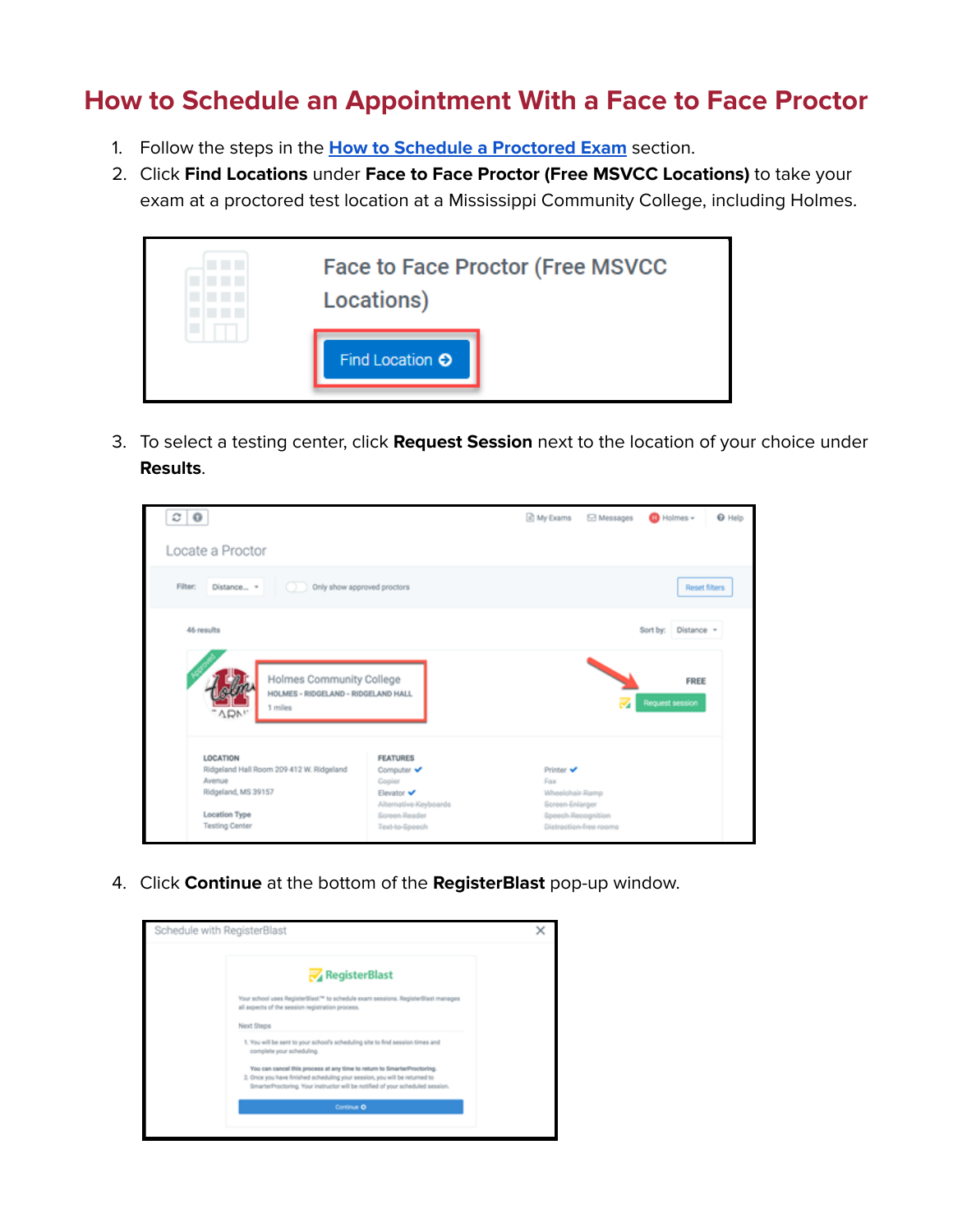- 5. Complete the **Exam Registration** in the **RegisterBlast** window.
	- a. Select the **date** of the appointment. Only available dates for your exam and the testing center will show in the calendar.
	- b. Select a **time** for your exam. Only available times for your exam and the testing center will show in the drop down list.
	- c. Enter your **Holmes email address** in the Email box and Confirm Email box.



- d. Read the **Exam guideline acknowledgement**.
- e. Click the **box** to **agree to follow the guidelines**.
- f. Click **Complete Registration** to finish registering for your exam.



6. Once your registration is complete, click **Return to Dashboard**.

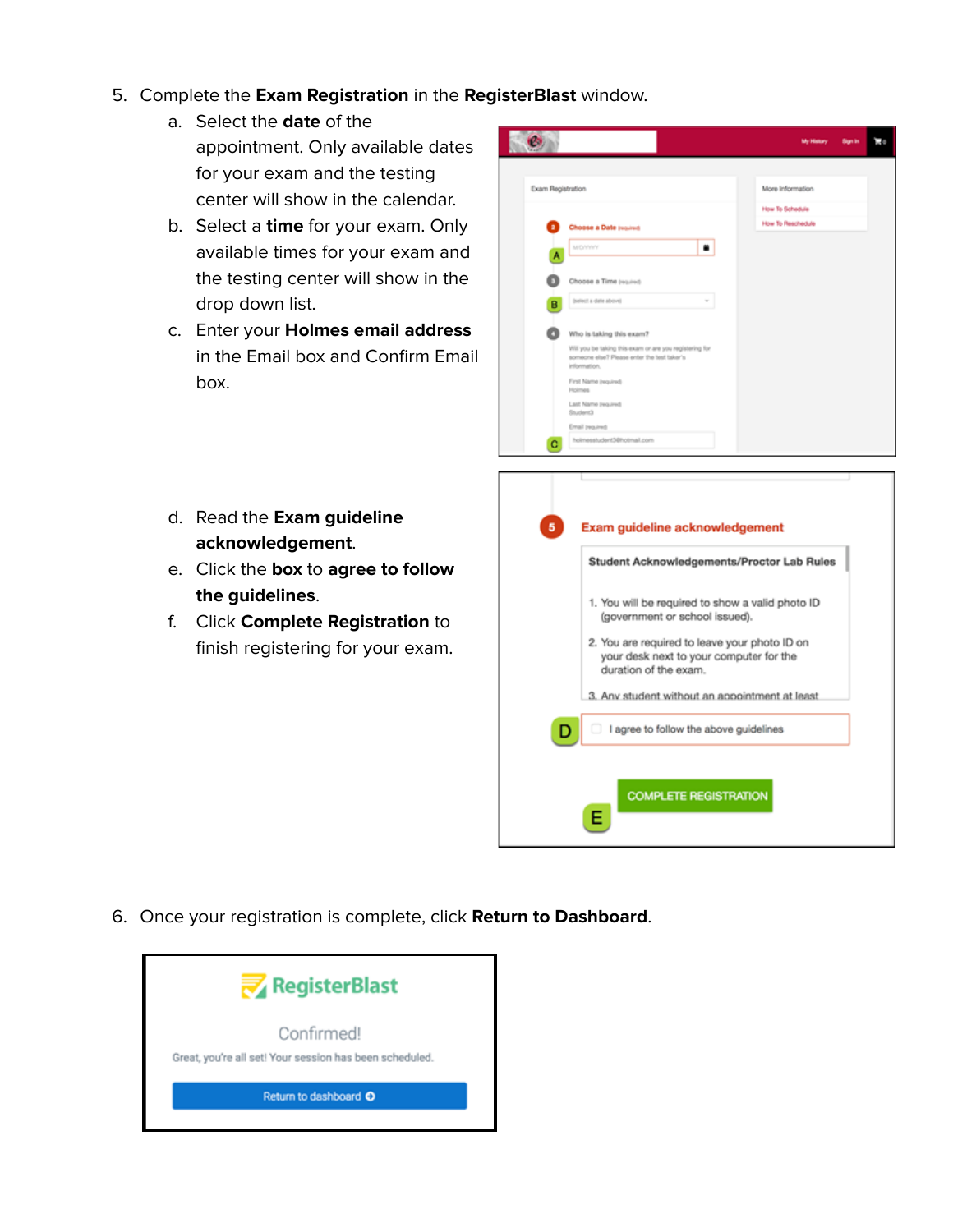- 7. Review your exam registration information in the **My Exams** Proctoring exam window.
	- a. Review your Appointment Details to make sure they are correct.
	- b. Review your Exam Information to view important information about your exam.
	- c. If you need to Cancel the session, click Cancel session.

| Unit 2 Test<br>Scheduled                                     |                                                                                             |                                 | Message instructor<br>Appointment details O |
|--------------------------------------------------------------|---------------------------------------------------------------------------------------------|---------------------------------|---------------------------------------------|
| DATE<br>9/6/2018 at 9:00am CDT                               | LOCATION<br>Ridgeland Hall Room 209<br>412 W. Ridgeland Avenue<br>Ridgeland, MS 39157<br>US | PROCTOR<br>S. Taylor Yarbrough  |                                             |
| Exam Information<br><b>OPENS</b><br>8/27/2018 at 12:00am CDT | <b>CLOSES</b><br>9/7/2018 at 11:59pm CDT                                                    | <b>EXAM DURATION</b><br>1 hour  |                                             |
| <b>SCHEDULING OPENS</b><br>8/10/2018 at 1:09pm CDT           | SCHEDULING CLOSES<br>9/7/2018 at 11:59pm CDT                                                | ALLOWED ITEMS<br>Formula Sheets |                                             |
|                                                              | Need to make a change?<br>O Cancel session                                                  |                                 |                                             |

#### <span id="page-5-0"></span>**How to Schedule an Appointment Through ProctorU**

- 1. Follow the steps in the **How to Schedule a [Proctored](#page-2-0) Exam** section.
- 2. In the **Live Online Virtual Proctoring** section, select **Schedule Virtual Appointment**.

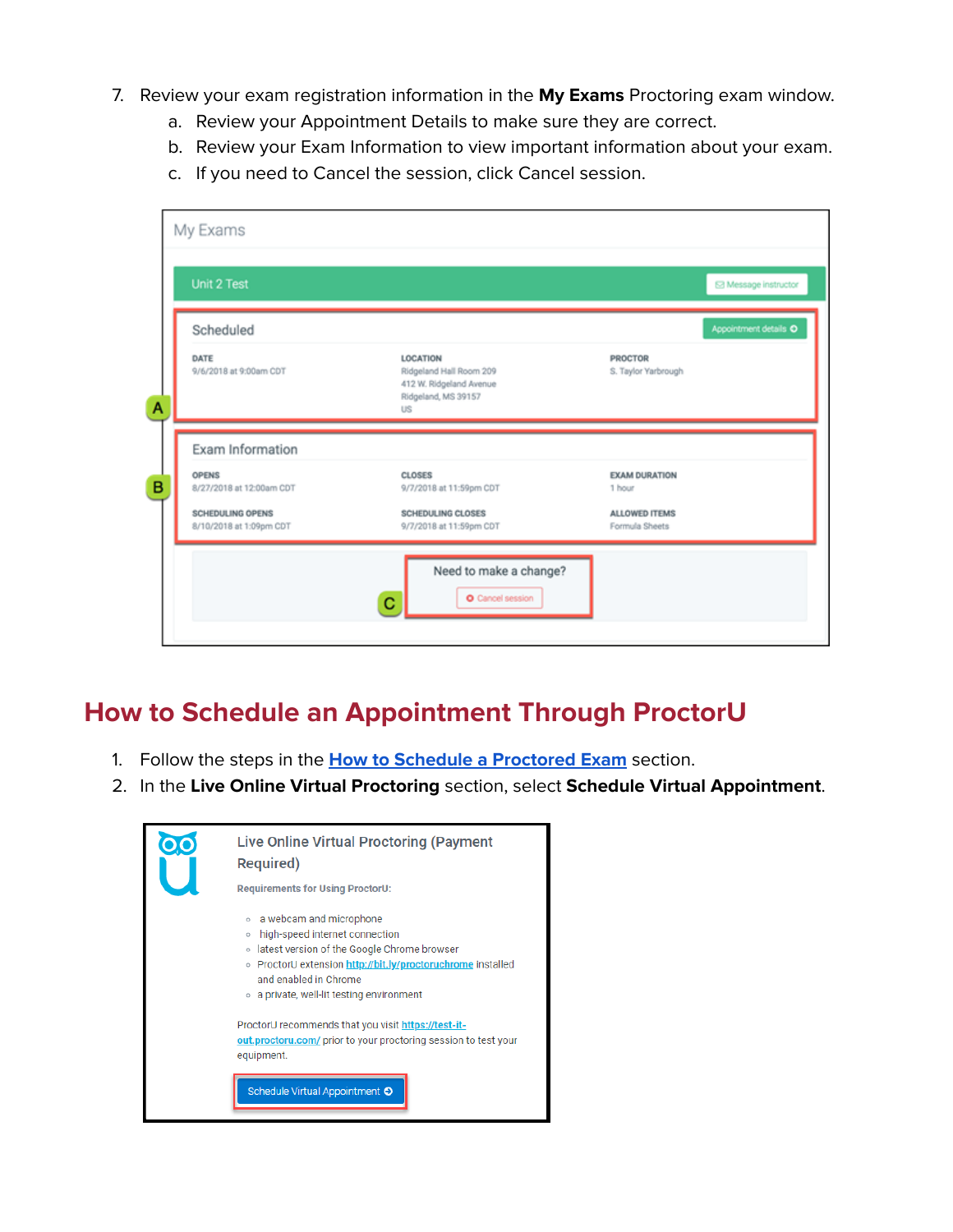3. Read the information about ProctorU and then click **Schedule Your Exam**.



4. Select your **preferred date**. Once you select a date, the available times for that date will appear.



5. Click **Schedule** next to your preferred time.

|    |    |    | November 2021 |                      | $\mathbf{r}$      | Note This exam is 1 hour 30 minutes long. Please plan accordingly. |
|----|----|----|---------------|----------------------|-------------------|--------------------------------------------------------------------|
|    |    |    |               | Su Mo Tu We Th Fr Sa |                   | Afternoon                                                          |
|    |    |    |               | 31 1 2 3 4 5 6       |                   |                                                                    |
|    |    |    |               |                      | 7 8 9 10 11 12 13 | 12:10pm-1:40pm CST                                                 |
|    |    |    |               | 14 15 16 17 18 19 20 |                   | Thursday, Nov 25                                                   |
|    |    |    |               | 21 22 23 24 25 26 27 |                   |                                                                    |
| 28 | 29 | 30 |               | $1 \t2 \t3 \t4$      |                   | 12:20pm-1:50pm CST<br>Thursday, Nov 25                             |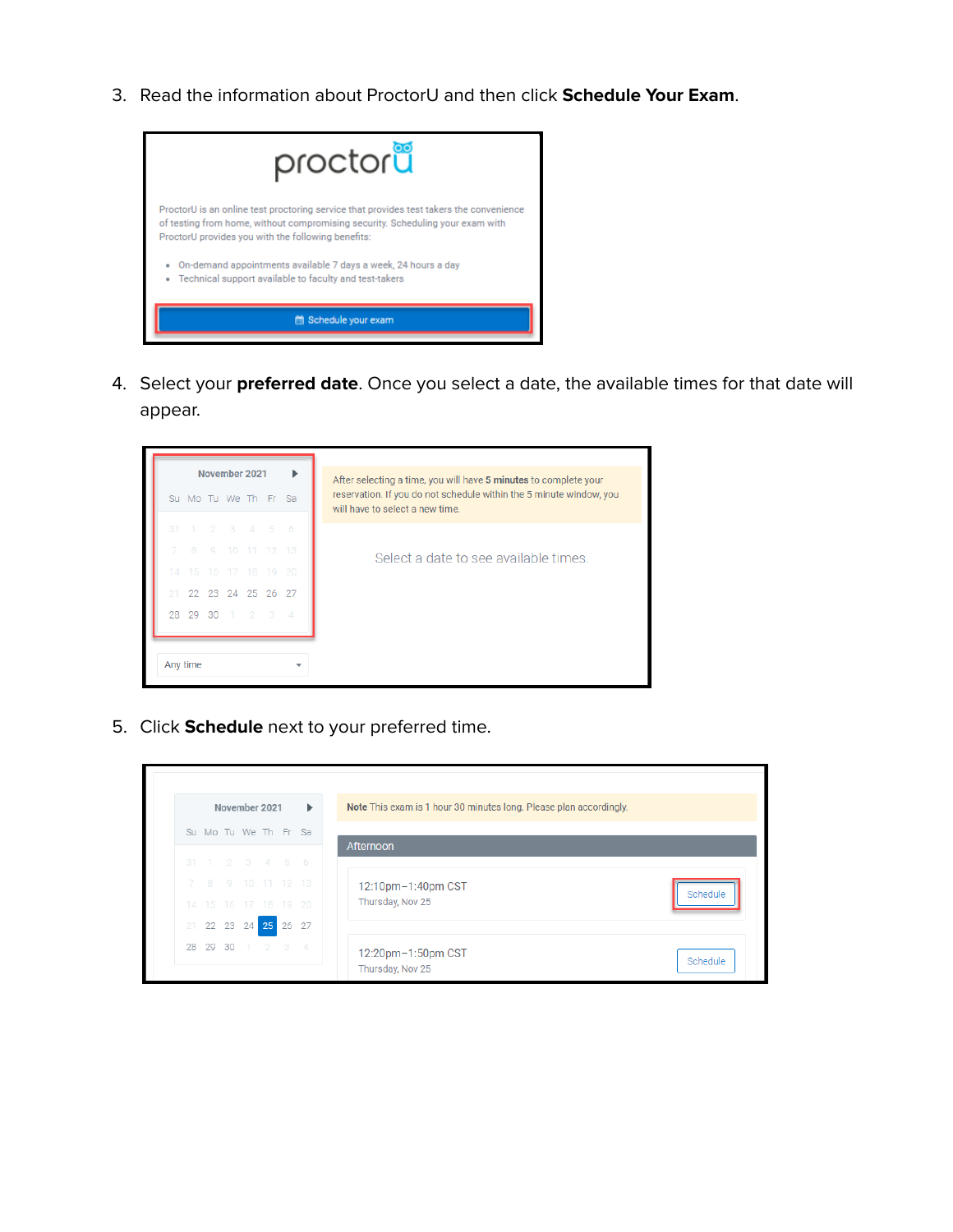6. Once selected, you will be asked to confirm your date and time. To confirm, click **Continue**.

| <b>Confirm Session</b><br>You have selected the following session:            |  |  |  |  |  |  |
|-------------------------------------------------------------------------------|--|--|--|--|--|--|
| Thursday, November 25 at 12:10pm CST                                          |  |  |  |  |  |  |
| If everything looks right, click the button below to schedule<br>your session |  |  |  |  |  |  |
| <b>T</b> Continue                                                             |  |  |  |  |  |  |
| or                                                                            |  |  |  |  |  |  |
| Select a different time                                                       |  |  |  |  |  |  |

- 7. You will be taken to the Payment Summary page. Click **Continue**.
- 8. Make a Payment: Enter payment information and then click **Schedule**.

|                     | Payment  |             |
|---------------------|----------|-------------|
| Name on Card        |          |             |
| Enter your name     |          |             |
| <b>Card Details</b> |          |             |
| Card number         |          | MM / YY CVC |
|                     |          |             |
|                     | Schedule |             |

9. Confirm Session: Once your session is confirmed, you will be redirected to the **SmarterProctoring Dashboard**, where you will see your selected date and time.